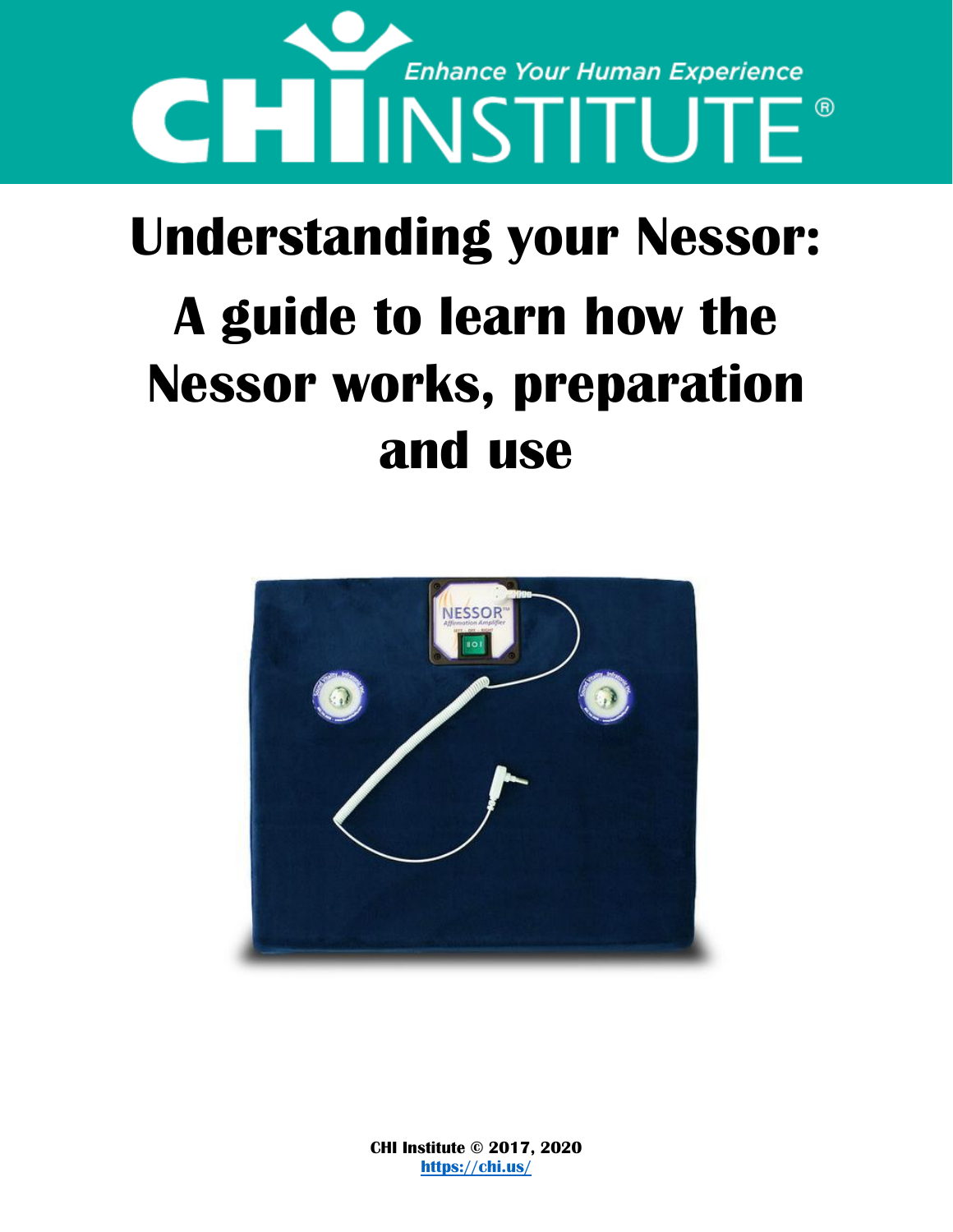# **Enhance Your Human Experience** CHLINSTITUTE

The Nessor helps you to convert angst and reactivity into optimism and forward movement in your life using Foundational Truth statements and unpredictable delta frequencies (0-4 Hz). We experience delta frequencies during deep sleep, lucid dreaming, and hypnosis. Delta frequency decreases awareness of the physical world and help us to access our unconscious reactivity. If you wish to change your unconscious patterns and make more conscious decisions, the Nessor will be of immense value.

The Nessor is not a medical device. It is part of a biofeedback system using Foundational Truth statements to displace angst and reactivity and instill new habits and motivation, working through the sympathetic nervous system and all the cells of your body. The Nessor is applied to the "Kidney 1" point (see diagram) at the bottom of the right or left foot, depending on what you would like to reprogram. We can use the Nessor for two different purposes.

1) To release old reactive rage or angst that keeps us from walking forward, apply it to the right foot. For example, unconscious reactivity from physical trauma and PTSD, and the unconscious, compulsive component of angst and addictive behaviors will tend to fade. You will find yourself choosing based on conscious awareness rather than unconscious reactivity.

2) To break up patterns of addiction, betrayal, and abandonment, apply it to the left foot. Such things as dealing with loss and eating habits can become more conscious as well.

Why the Kidney 1 point of the feet? The Nessor can be applied anywhere on the body but because the kidneys store will, and when the will is blocked, they store fear and angst. The Kidney 1 point on the bottom of each foot is the best way to directly connect to the corresponding kidney. Also, the kidneys are at the base of the sympathetic nervous system (SNS). The left kidney and SNS govern the will to bond and to create attachments. The right kidney governs the will to destroy bonds and obstacles. Betrayal and abandonment traumatize the left kidney, making it difficult to create bonds. Defeat and intimidation traumatize the right kidney, making it difficult to set boundaries and live our own lives.

The unpredictable delta waves cause a shift in consciousness. Like an etheric shower, they open us to a space of inner calm, transformation, and tranquility. This is a huge opportunity to replace reactive lies with Foundational Truths, reorganizing dysfunctional unconscious behaviors into desired response patterns. The Nessor is most effective if the truth statements are spoken out loud to vibrate the cells of the body.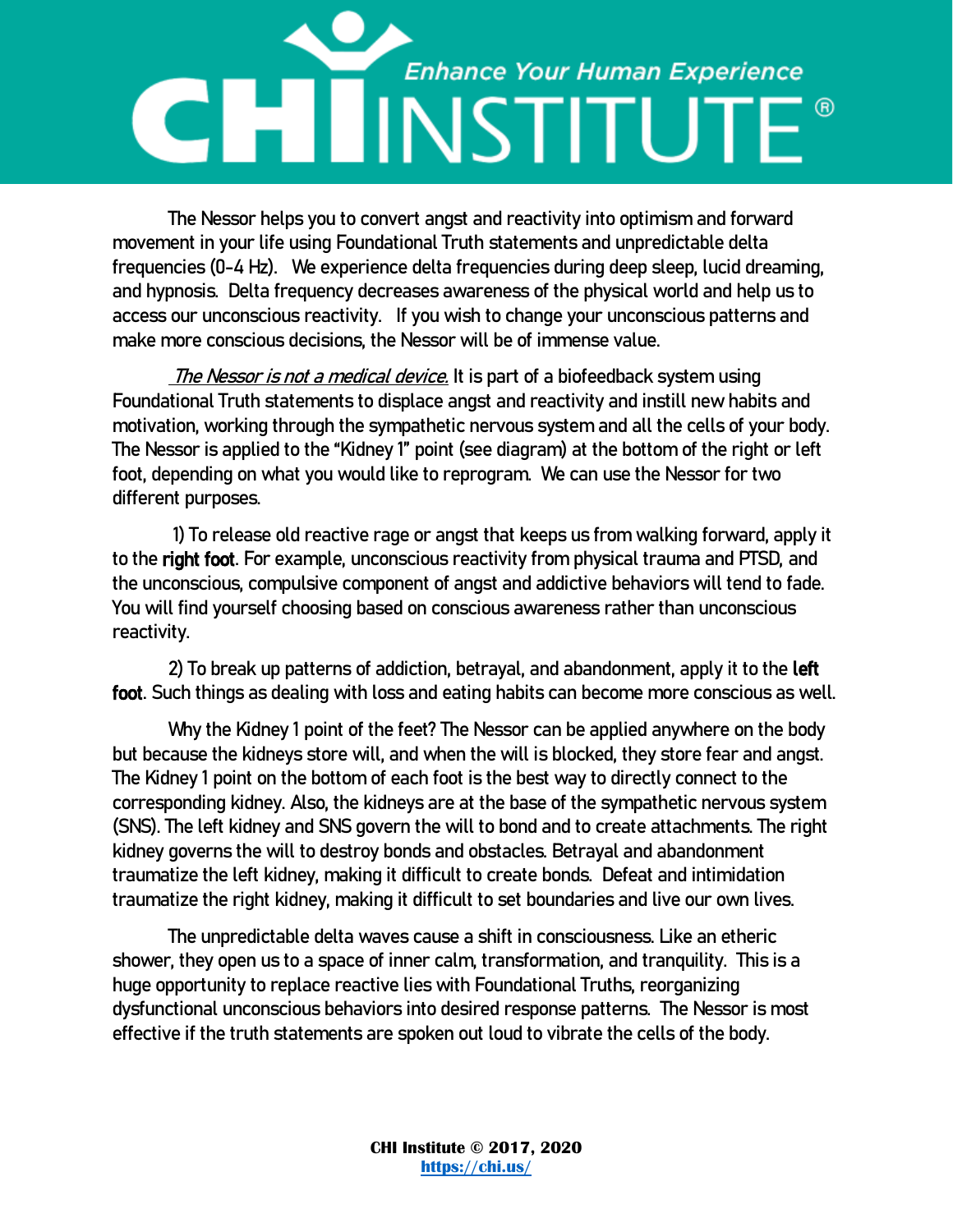## **Enhance Your Human Experience di 1 NSTITUTE®**

### **Preparing your Nessor**

Before plugging your Nessor into the outlet you are going to use, it is important to

#### **Step 1:**

The Receptacle Test should result in a yellow and orange light



#### **Step 2:**

Plug in the single prong plug into the same grounding port from Step 1



check the outlet to make sure it is properly grounded. Take the Receptacle Tester that was included with your Nessor and plug it into the outlet that you will be using. The sticker on the Tester shows you what the different lights indicate. If both yellow/orange lights are illumined (but not the red), your outlet is okay to use.

Next, snap the white cord (also included with your Nessor) onto the Nessor, at the top right of the nameplate. You will then plug the single prong plug end into the grounding port of the outlet which you just checked. Here you can see where the single prong plug will go.

#### **Step 3:**

This Nessor is prepared and ready for action!



**CHI Institute © 2017, 2020 <https://chi.us/>**